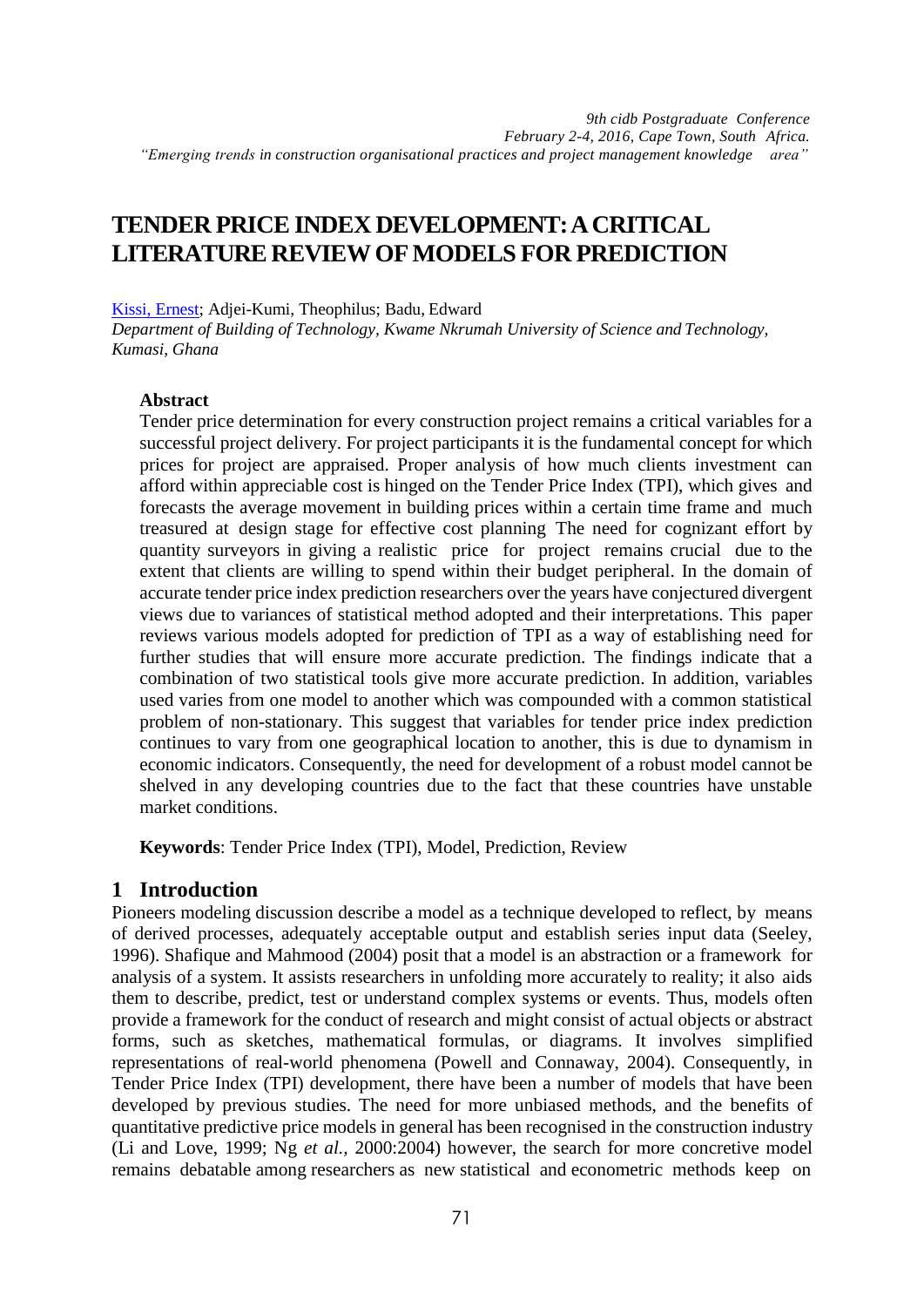revolving. As a result, diversity of cost models of varying complexities have been devised by researchers. Statistical methods have been widely applied in TPI prediction, with Regression Analysis (RA) and Time Series (TS) being the most popular approaches. Vector Error Correction (VEC), Fuzzy Sets (Chang et al., 1997), Structural Equation (Akintoye and Skitmore, 1999) and Artificial Neural Network approaches (Williams, 1994). It must be noted that all these methods were adopted as a medium of exploring statistical or econometric methods that will give the best prediction accuracy. In addition, the adoption of any method for the development of any model is founded on availability of the said variables and the conditions existing within geographical context. Hence, the motivation of this study is to critically review the various model for the forecasting TPI.

## **2 Extant of Tender Price Index Model Development**

#### *2.1 Regression Method*

Regression are mostly used to examine the relationship between variables. These variables are either dependent or independent and such their measuring effects are hooked on the estimated regression equation. Regression method was the first approach used in predicting of TPI and remains the most popular techniques in modelling of TPI (Bowley and Corlett, 1970; Ng *et al.,*  2004). McCaffer *et al*. (1983) developed a regression model in United Kingdom which was purposefully done to measure the disparity between the input and output price of building contractor. This produced more accurate predictions of tender price movements than the subjective approach (judgmental) current at that time. This model predicted the TPI of buildings during the early design stage. They provided estimates using a library of data containing rate, quantity and date for the constituent elements of previously constructed buildings, inflation indexes and statistical models. However, this model was predicting a set of data covering a period of 9 years, although the statistical result applies that their data straddling 6-6.5 years. On the other hand, Chau (1988) found out that, there was downward trend of TPI to Building Cost Index (BCI) ratio over a period of 16 years in Hong Kong. This shows that a downturn is expected in the output growth of the industry. In using the data from Florida Department of Transportation, Herbsman (1983), developed composite cost index, which was similar to McCffer's (1983) prediction in terms of the exploratory variables used in the measuring of the industry's output. Runeson (1988) proposed a multiple regression model for forecasting building price movements. The dependent variables were market condition index, whereas the predictor variables included the level of building approvals (a measure of demand), the fixed capital formation of building (a measure of current capacity or output of the industry) and the level of unemployment (a measure of capital utilization). It was found that, the R2 was very satisfactory (0.8556) and the average absolute error stood at 3.67%. However, a multiple regression model was not stable over time and its forecasting accuracy diminished. The Building Cost Information Service (BCIS) produced a 2-year forecast of TPI also based on a linear regression model. The input variables consisted of the building cost index, the amount of construction output as well as the amount of construction new orders. The resulting forecasts were then adjusted by using experts' judgment. A major problem in forecasting TPIs is the contractors' unpredictable reactions to changes in construction demand (Akintoye and Skitmore, 1994). Fitzgerald and Akintoye (1995) found that the TPI forecasts produced by BCIS have been generally over-optimistic, leading to systematic forecast error. The mean absolute percentage error (MAPE) of the forecast indices varied from 3.60% at the first quarter forecast horizon to 12.23% at the eight-quarter forecast horizon. By using an optimal linear correction to remove biases and regression proportions of forecast errors, the MAPE of the forecast value was reduced to 2.20% at the first-quarter forecast horizon and 10.52% at the eight quarter forecast horizon. Regression models provide accurate prediction of TPI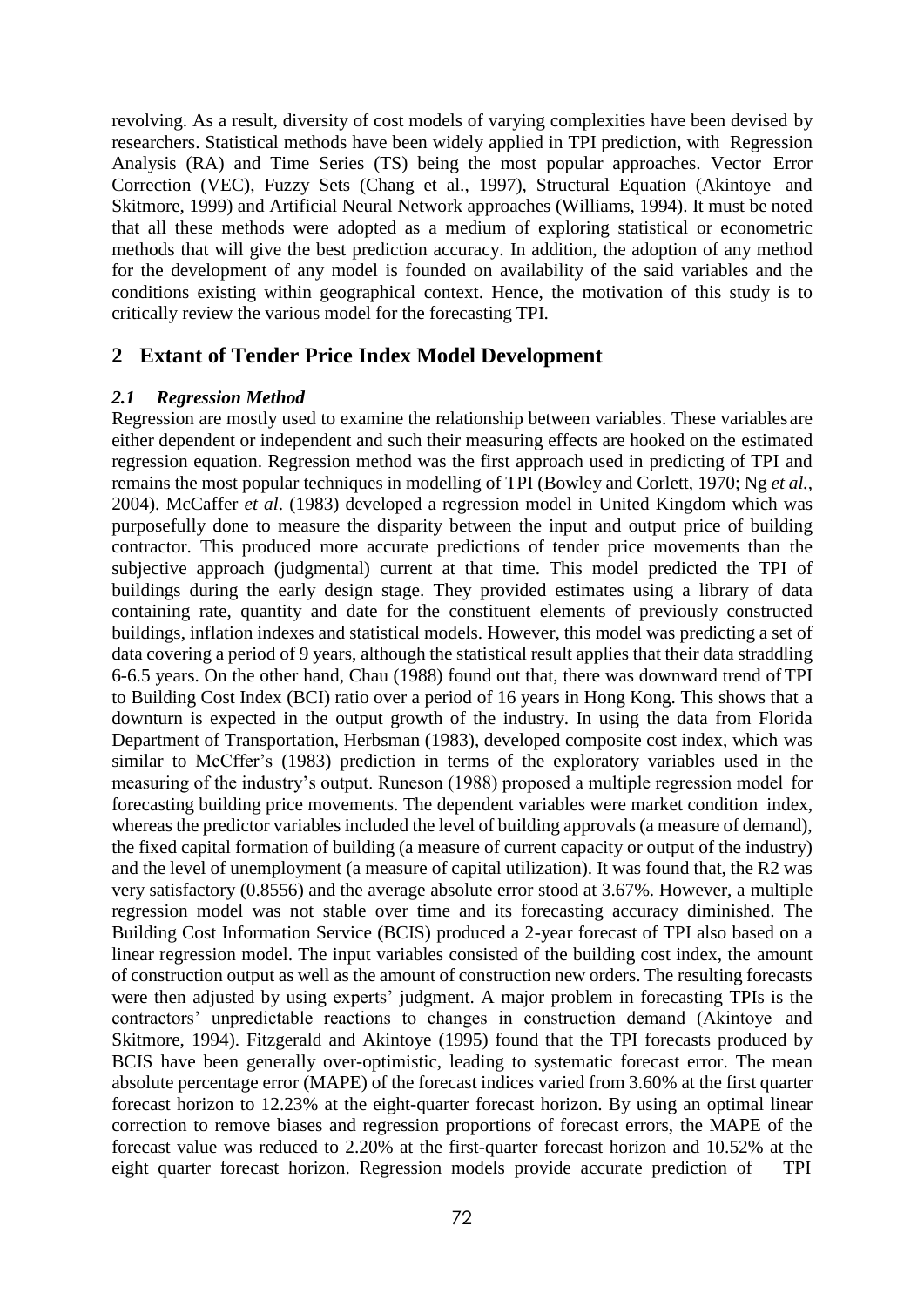movement when price levels are steady that is, moving constantly upward or downward. However, construction prices are mostly affected by market conditions and can fluctuate radically. This is evident in recent world economic crisis, for instance in Ghana, it is very vivid as the cedi remains unstable. Several studies have also shown that the weakness of current models are due to changing economic situations, thus always lead to substantial errors(Taylor and Bowen 1987; Akintoye and Skitmore, 1994; Wong and Ng, 2010), and so have not produced satisfactory results in terms of predicting (Ng *et al.,* 2000). Consequently, Wisnowski *et al.* (2001) argued that, the candid causal relationships between the TPI and the associated variables cannot be revealed in the regression analysis (Yu, 2014).

#### *2.2 Time Series*

Time series analysis involves the identification of the nature of phenomenon represented by sequence of observation and forecasting. Box-Jenkins approach (Box and Jenkins, 1970) is the most common used because it offers a more structured way of choosing the specification of the model and estimating the parameters. This technique determines future trends based on past values and corresponding errors. Since a time series method only requires the historical data of forecast variable itself, it is widely used to develop predictive models. The time series method has been used to forecast Taiwan's construction cost indices (Wang and Mei 1998), building costs (Taylor and Bowen 1987), price index (Fellows, 1991; Goh and Teo, 1993; Goh and Teo, 2000; Goh 2005), cost index (Hwang, 2011) and tender price index (Fellows 1991; Ng *et al.,*  2000). In the study of Engineering News Record (ENR) of Construction Cost Index (CCI) by Williams (1994), time series method was compared with linear regression and neural network models with respect to predictability. Taylor and Bowen (1987), however, modelled the tender price index in South Africa which reflected movements in price that contractors charged their clients. Current statistical methods, such as univariate time series models, do not have expounding capability and suitability for short-term predicting (Goh and Teo 2000; Wongand Ng 2010). However, the univariate time series modelling assumes that recent trends to remain relatively steady, it might produce high forecasting errors when the trend discontinues within the projected timeframe (Tong and Lim, 1980). Besides, the limited structure in the time series approach makes them only suitable for short-term forecasting (Wong et al., 2010). This further suggest time series models are not robust enough to endure economic pressure and such it predictive ability is questionable, thus unsuitable when explanation or reasoning is critical (Goh and Teo, 2000; Wong *et al.,* 2010).

#### *2.3 Multivariate Discriminant Analysis*

Multivariate Discriminant Analysis is similar to regression analysis, however, the dependent variables consist of classifications that are related to the linear combination of independent variables. Thus, in an attempt to advance the accuracy of TPI forecasts, Ng et al. (2000) in Hong Kong adopted the multivariate discriminant analysis for forecasting directional changes of the TPI by utilizing eight leading economic indicators. These indicators comprised the best lending rate, building cost index, composite consumer price index, gross domestic product (construction), implicit gross domestic product deflator, and money supply and unemployment rate. Two discriminant functions were derived in order to distinguish between 'upward', 'constant' and 'downward' index trends. However, under closer examination the study was uncertain on many fronts. Firstly, the definition of the "constant movement" category of tender price movement change over time. Thus there was constant movement as when the value of the tender price index is the same as the previous quarter  $(Y_{u}, 2014)$ . In addition, rationalization of the discriminant model by the holdout sample is contentious. The holdout sample selected the best lag periods for the economic indicators in the model. Therefore, the 'holdout sample' is not really held out from the model construction Yu (2014) further argued that the prediction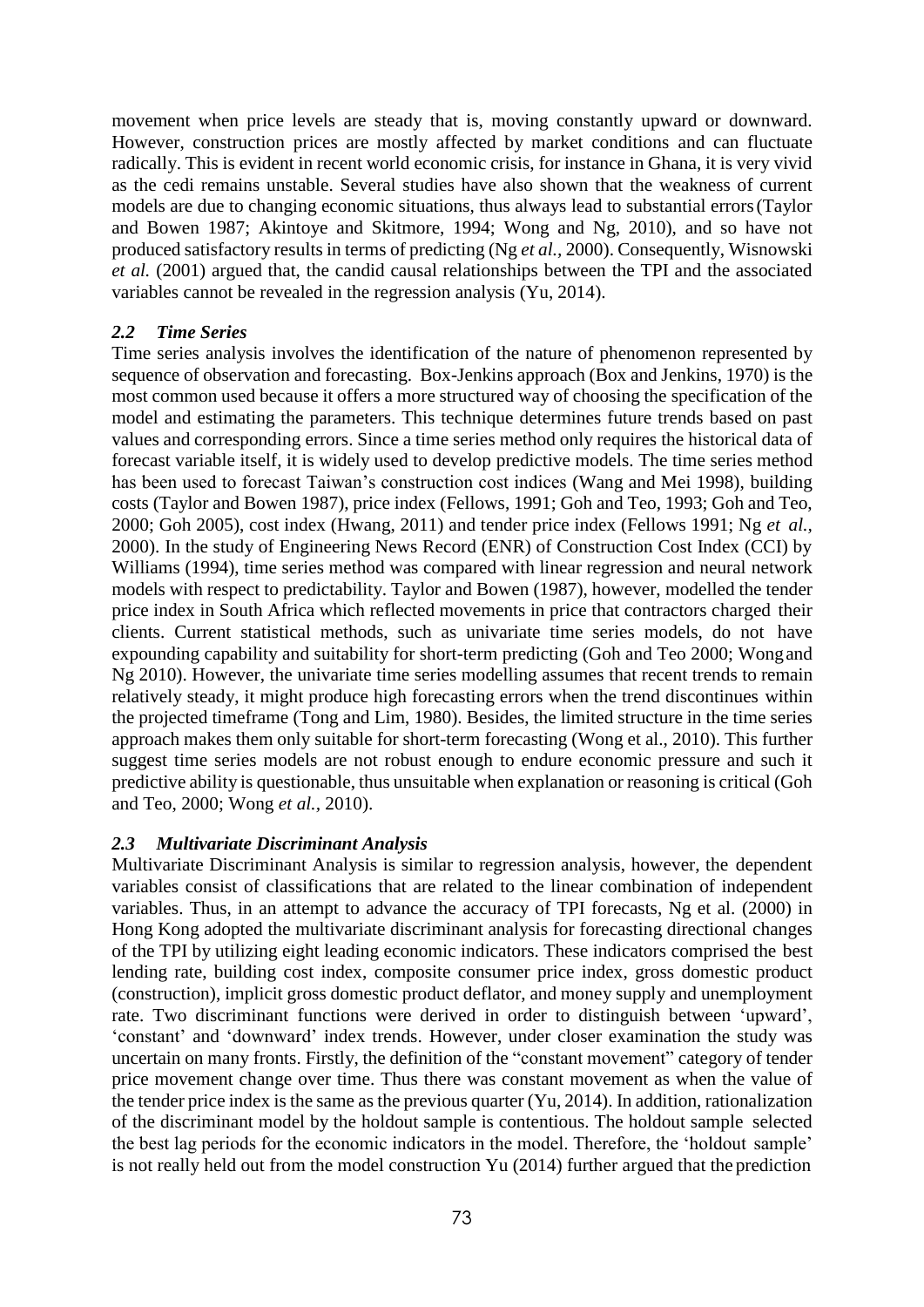power of the model can be regarded as poor. Given the clear long term upward trend of the tender price index, the fair benchmark predictions of the direction change would be always upward, which would be correct in 65% of the cases, better than the 59.7% by the model.

### *2.4 Vector Correction Error*

Econometric models were developed for predicting various economic and financial variables, little has been done in the construction industry especially in forecasting the tender price using the VEC modeling approach. Vector Error Correction (VEC) models are readily comprehensible and commonly used to empirically analyse the dynamic behaviour of macroeconomic variables (Price, 1998). This method is also preferred because of its dynamic nature and sensitivity to a variety of factors affecting the measured variable, while it takes into account the long-run equilibrium relationships among the variables in the system (Lutkepohl, 2004) and allows short-term forecasting errors to be eliminated efficiently (Allen and Morzuch, 2006). The forecasting accuracy of the VEC model was also compared with the Box–Jenkins and regression models using the same data set. The MAPEs of the forecast TPI for one quarter ahead generated by the VEC, Box–Jenkins and regression models were 2.9, 11.4 and 4.2%, respectively. It is thus found that the VEC model outperforms the Box– Jenkins and regression models and proved to be efficient and reliable in forecasting the short-to medium-term tender price movements. Wong and Ng (2010) in a similarly studies use vector error corrections by integrating the correlation of co-integration non-stationary variables, which gave better results.

### *2.5 Neural Network*

Williams (1994) developed back-propagation neural network models to forecast the changes in the construction cost index for time spans of 1 month and 6 months ahead. Variables selected as inputs to neural network models include the percentage change in the construction cost index, the prime lending rate, the percentage change in the prime lending rate, the number of housing starts, the percentage change in housing starts and the month of the year related to. The output from the neural network models is compared with prediction made by exponential smoothing and simple linear regression. It was found that the exponential smoothing and regression models produced a sum of the squares of errors (SSE) equal to 2.45 and 2.65, respectively, whereas the SSE for the neural network was 5.31. The forecasts produced by the neural network model gave a greater error than either exponential smoothing or linear regression. It was concluded that construction cost indices could not be forecasted accurately by using the back-propagation neural network model. Similarly, Yu (2014) also argued that neutral networks require massive amounts of data, although the difficulty in the explanation of the theory behind makes its disadvantage. However, there is an increasing trend toward the use of neutral networks, this due to the extent that neutral networks allows for more complex variables to be recognized and make it more flexible to use.

## *2.6 Structural Equation Model*

Akintoye and Skitmore (1994) derived a structural equation model for forecasting TPI. The demand equation comprises the number claiming unemployment-related benefit, the manufacturing output price/input cost ratio, the real rate of interest and the quarterly gross national product. The supply equation comprises the quarterly TPI, the output per person employed in the construction industry, the quarterly building cost index, the working days lost by workers involved in operation of construction industry due to industrial disputes, the number of registered private contractors and the dummy variable to reflect the general increase in prices( see Table 1 at appendix). This model produces inaccurate results as changes in the coefficients of the structural demand and supply equations will change the coefficients of the equation. On the other hand a study done by Asano et al. (2008) using the equation data based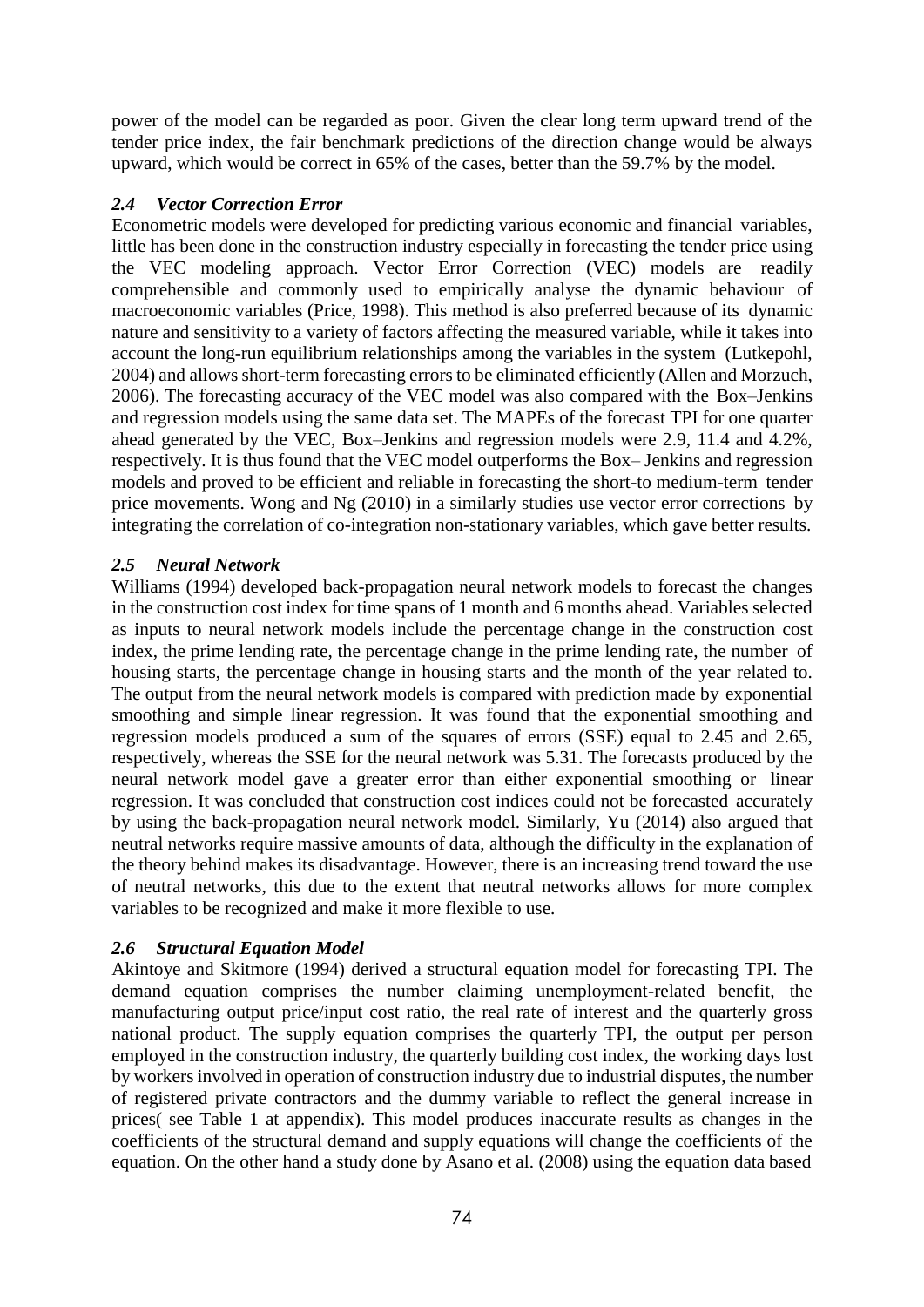on Akintoye and Skimore (1994) model showed that some values of some coefficients differ and some variables are less significant statistically.

## *2.7 Integrated Approach*

Ng et al. (2004) in further attempt to improve the accuracy, developed a building tender price index (TPI) forecasting model by combining the multivariate regression model with univariate ARIMA mode. This postulation agrees with Granger's (2001) study which suggested that the integration of techniques might further enhance the predictive ability. It was found that the forecasting accuracy between the regression model and time-series model appeared similar when used in a one-quarter TPI forecast. However, the forecasts were improved when the integrated model was adopted. For a two-quarter TPI forecast, the regression model was found to be the most accurate, whereas the time-series model was the worst. The integrated model improved the forecasting accuracy. However, the multivariate regression model still remains doubtful. The model was built on the levels rather than the growth rates of the TPI and other economic indicators, and many of them, including TPI, display strong upward trend, it is very feasible that the correlation is inaccurate (Yu, 2014). This due to the fact that no unit rootstest or co-integration test was carried out.

### *2.8 Further Studies on TPI Modelling Forecasting*

Li et al. (2006) observed that the main problem associated with existing methods being used for forecasting the TPI is the limited consideration of market conditions, particularly whenthe market is unstable. They proposed that the TPI was the power function of the ratio of demand over capacity of the industry, which represented the industry's economic condition. The model is represented by TPI=  $\alpha$  (Demand/Capacity)  $\beta$ :  $\beta$  = should be greater than 1 in order to give a *slower reaction TPI to a lower ratio and a faster reaction to a higher ratio of demand over capacity; and α = acts as a multiplier to generate the TPI as the desired index value*. Actual quarterly demand in 2002 and 2003 and estimated capacities were used to forecast quarterly TPIs for those two years that were then compared to TPIs generated using completed project expenditures and expert opinions. It was found that the differences between actual and forecast TPIs ranged from 0.9 to 5%. However, Li et al. (2006) does not explain how the experts' views are formed or obtained. The description of the demand measures in their model is also brief, stating only that the "s-curve method was applied" to "workload data". Therefore, it is not possible to either replicate the demand measures or apply it to other countries. Furthermore, Ho (2013) in an attempt to forecast TPI for under incomplete information of the building project proposed the grey system theory. The grey system forecasting is based on a statistical method, which is similar to time-series method. However, in the construction industry, incomplete works do not give actual cost implication hence, using such data cannot be assumed to give accurate results. The forecasting power of this model depends on the identification of appropriate leading variables. However, the proven leading variables of tender price indices are not known. Moreover, the temporal relations of variables are ignored in this models.

## **3 Conclusion and Further Research**

Tender Price index prediction is still evolving, however, as current economy condition remain very vague with anticipated difficulties, clients are searching for professionals who can give them value for their intend investment. For researchers, the search for appropriate tool for the improvement of the predictive power remains the ultimate agenda. From the review the following conclusion were drawn, that included:

 It is difficult to generalize the use of any of the models that were reviewed due to the fact that there are different economic factors or indicators that were used and data span adopted for the various studies were not the same;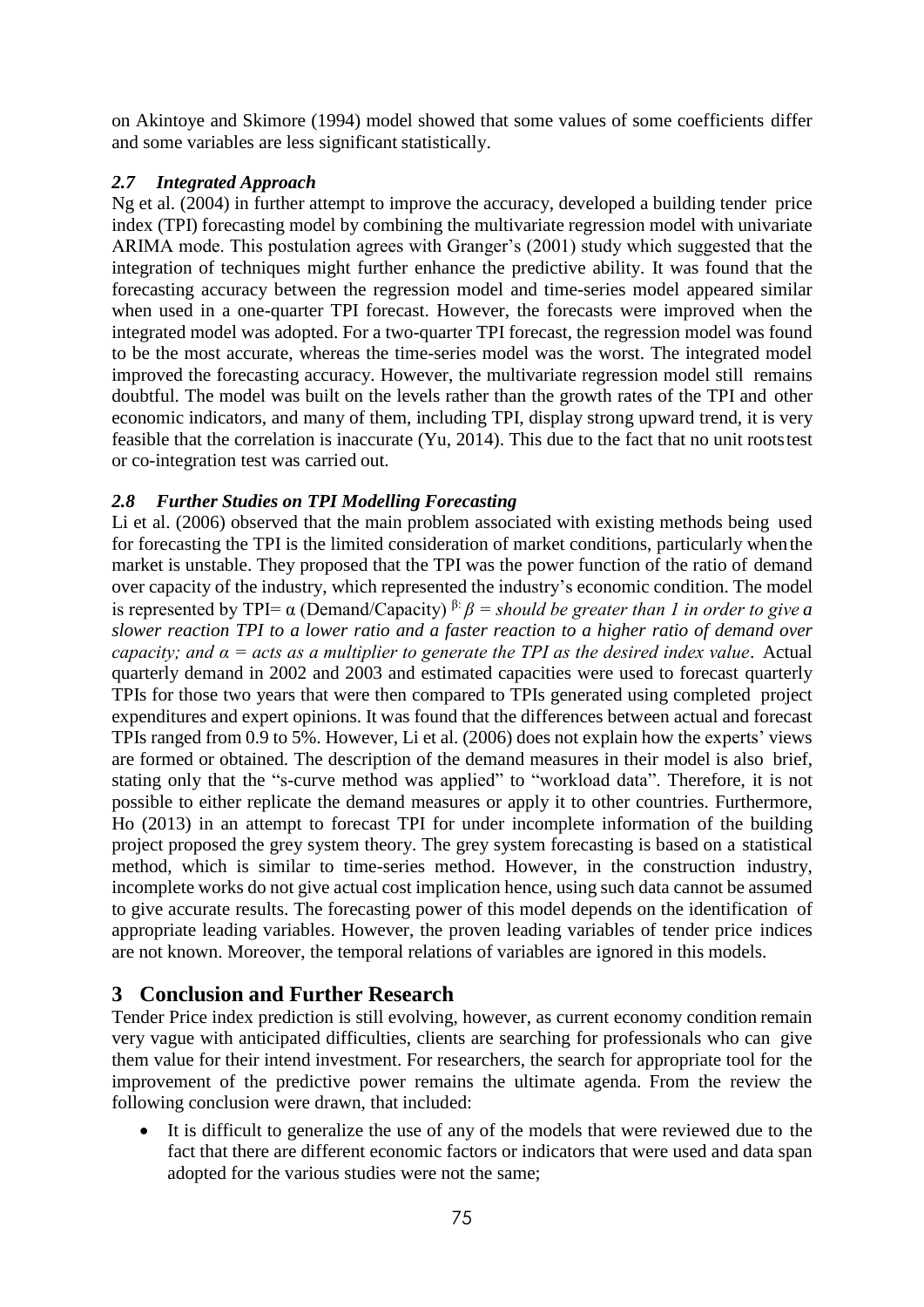- Although, in some cases similar data were used, the results differ from one model to another due to the statistical tools used;
- In addition, a lot of models were hinged on time series and other techniques, have major a problem of stationary. This further indicates an inadequate level of knowledge in statistics on the part of some of the researchers; and
- Furthermore, the use of integrated approach have so far been used by Ng et al. (2004).It thus, shows the robustness of combining two methods, however, there were some weakness (Yu, 2014).

Hence, this suggest that further studies should be carried out on using the integration approach by dwelling on Granger (2001) study which suggested that the integration of techniques enhances the predictive ability of a TPI model. This can be done by improving Ng et al, (2004) work or building a new statistical model based on the combination of two different tools.

#### **4 Reference**

- Asano, M., Tsubaki, H., Bhattacharyya, P. K., and Yu, M. K. (2008). 2A-2 An Application of Web-based Hybrid Approach of Neural Networks and the Linear Regression Model to the Water Supply forecast in *Tokyo District Statistical Society of Japan Computer Conference Papers,* (22), 27-30.
- Bowley, M., and Corlett, W. J. (1970). Report on the Study of Trends in Building Prices. *Ministry of Public Building and Works*. Directorate of Research and Information.
- Box, G. and Jenkins, G. (1970) Time Series Analysis Forecasting and Control, *Prentice Hall*, Englewood Cliffs, NJ.
- Building Cost Index Models (1997) *British Cost Information Service*, London
- Chang, N. B., Chen, Y. L., and Chen, H. W. (1997). A Fuzzy Regression Analysis for the Construction Cost Estimation of Wastewater Treatment Plants (I) Theoretical Development. *Journal of Environmental Science and Health Part A*, 32(4), 885-899.
- Chau, K.W. (1998) The Implications of the Difference in the Growth Rates of the Prices of Building Resources and Outputs in Hong Kong, Engineering, *Construction and Architectural Management*, 5(1), pp. 38-50.
- Fellows, R. F. (1991). Escalation Management: Forecasting the Effects of Inflation on
- Building Projects. *Construction Management and Economics*, 9(2), pp.187-204.
- Fitzgerald, E., and Akintoye, A. (1995). The Accuracy and Optimal Linear Correction of UK Construction Tender Price Index Forecasts. *Construction Management and Economics*, 13(6), pp. 493-500.
- Goh, B. H. (2005). The Dynamic Effects of the Asian Financial Crisis on Construction
- Demand and Tender Price Levels in Singapore. *Building and Environment*, 40(2), pp. 267-276.
- Goh, B., H., and Teo H., P. (1993) Building Tender Price and Forecasting Model in Singapore *RICS Research Paper Series 18* London Royal Institution of Chartered Surveyor
- Goh, B., H., and Teo H., P. (2000). Forecasting Construction Industry Demand, Price and Productivity in the Box–Jenkins Approach. *Construction Management and*
- *Economics,* 18(5), pp. 607-618.
- Herbsman, Z. (1983). Long-Range Forecasting Highway Construction Costs. *Journal of Construction and Management,* 109(4), pp.423-434.
- Hwang, S. (2011). Time Series Models for Forecasting Construction Costs Using Time Series Indexes. *Journal of Construction Engineering and Management*, 137(9), pp.656-662.
- Ho, P. H. (2013). Forecasting Tender Price Index under Incomplete Information. *Journal of the Operational Research Society*, 64(8), 1248-1257.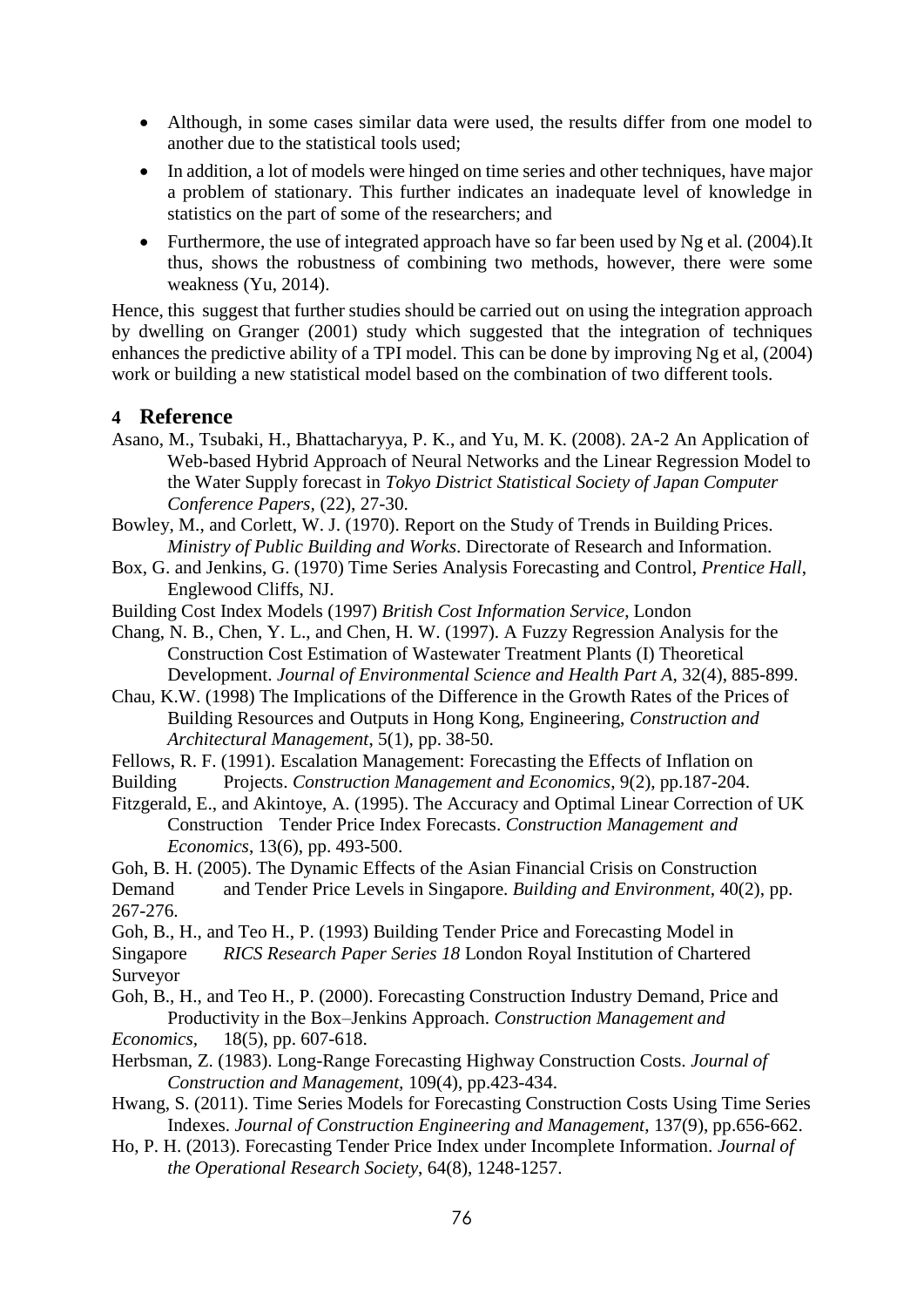- Lutkepohl, H. (2004). Vector Autoregressive and Vector Error Correction Models. Applied Time Series Econometrics.
- Lin Y, Chen MY and Liu S. F (2004). Theory of Grey Systems: Capturing Uncertainties of Grey Information. Kybernetes: *The International Journal of Systems and Cybernetics*  33(2): pp.196–218
- Li, H. and Love, P.E.D. (1999) Combining Rule-Based Expert Systems and Artificial Neural Networks for Mark-Up Estimation, *Construction Management and Economics*, 17(2), pp.169-176.
- Li, X., Ogier, J., and Cullen, J. (2006). An Economic Modelling Approach for Public Sector Construction Workload Planning. *Construction Management and Economics*,
- 24(11), pp.1137-1147
- Powell, R. A., and Connaway, L. S. (2004). Basic Research Methods for Libraries*, Libraries Unlimited*, Westport, CT.
- McCaffer R., McCaffrey, M.J. and Thorpe, A. (1983) The Disparity Between Construction Cost and Tender Price Movements, *Construction Papers,* Chartered Institute of Building 2(2), pp.17-28
- Ng, S. T., Cheung, S. O., Skitmore, M., and Wong, T. C. (2004). An Integrated Regression Analysis and Time Series Model for Construction Tender Price Index Forecasting, *Construction Management and Economics*, 22(5), pp.483-493.
- Ng, S.T., Cheung, S.O., Skitmore, R.M., Lam, K.C. and Wong, L.Y. (2000) The Prediction of Tender Price Index Directional Changes, *Construction Management and Economics*, 18(7), 843-852
- Shafique, F. and Mahmood, K. (2010) Model Development as a Research Tool: An Example of PAK-ISEA Library Philosophy and Practice
- Runeson, K. G. (1988). Methodology and Method for Price-Level Forecasting in the Building Industry. *Construction Management and Economics*, 6(1), pp. 49-55
- Taylor, R.G. and Bowen, P.A. (1987) Building Price-Level Forecasting: An Examination of Techniques and Application, *Construction Management and Economics*, 5(1), 21-44.
- Wang, C. H., and Mei, Y. H. (1998). Model for Forecasting Construction Cost Indices in Taiwan. *Construction Management and Economics*, 16(2), pp.147-157
- Williams, T.P. (1994) Predicting Changes in Construction Cost Indexes Using Neural Networks, *Journal of Construction Engineering and Management*, ASCE, 120(2), pp. 306-320
- Wisnowski, J. W., Montgomery, D. C., and Simpson, J. R. (2001). A Comparative Analysis
- of Multiple Outlier Detection Procedures in the Linear Regression Model.
- *Computational Statistics & Data Analysis,* 36(3), pp.369-382.
- Wong, J. M., and Ng, S. T. (2010). Forecasting Construction Tender Price Index in Hong
- Kong Using Vector Error Correction Model. *Construction Management and Economics*, 28(12), pp.1255-1268.
- Wong, W. K., Bai, E., and Chu, A. W. C. (2010). Adaptive Time-Variant Models for Fuzzy-Time-Series Forecasting. Systems, Man, and Cybernetics, Part B: Cybernetics,
- *IEEE Transactions,* 40(6), pp.1531-1542
- Yu, K. W. (2014). The Economics of Construction Price Inflation: Measurement, Output and Productivity (*Doctoral Dissertation,* UCL (University College London)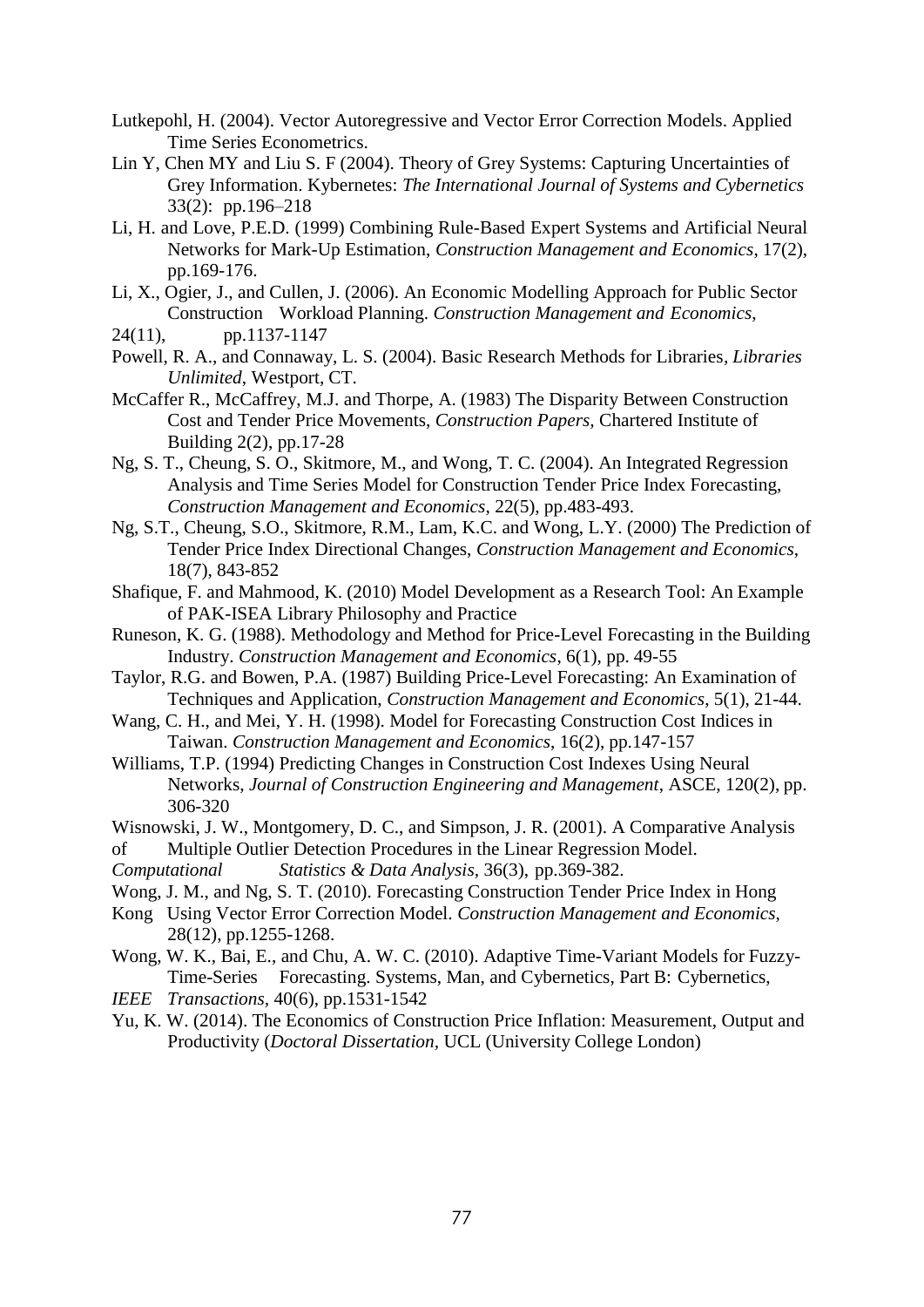# **Appendix 1**

#### **Table 11. Summary of Review Models**

| <b>Author</b>     | <b>Method</b>                                                                                                                                                                                                                                                                                                                                                                           | <b>Purpose</b>                                                                                   | <b>Weakness</b>                                                                                                                                                | Conclusion                                                                                                                                                                                                                   |
|-------------------|-----------------------------------------------------------------------------------------------------------------------------------------------------------------------------------------------------------------------------------------------------------------------------------------------------------------------------------------------------------------------------------------|--------------------------------------------------------------------------------------------------|----------------------------------------------------------------------------------------------------------------------------------------------------------------|------------------------------------------------------------------------------------------------------------------------------------------------------------------------------------------------------------------------------|
| McCffar et al.,   | <b>Regression</b>                                                                                                                                                                                                                                                                                                                                                                       |                                                                                                  |                                                                                                                                                                | Can be used when price level are                                                                                                                                                                                             |
| (1983)            | $TPI_t = a + b + o_{t-4}$<br>$BCI_t$<br>a and b are estimated of the regression coefficients,<br>$O =$ building Cost Index                                                                                                                                                                                                                                                              | Measuring<br>disparity between<br>the input<br>and<br>output price of<br>building<br>contractors | Short run supply was basis for curve<br>in terms forecasting, indicating<br>upward trend only.<br>Prediction covered 9 years instead<br>of 6 to 6.5 (Yu, 2014) | steady<br>constantly<br>upwards<br><b>or</b><br>downward.<br>Not suitable for unstable market<br>conditions.<br>Relationship of between TPI and the<br>associate variables cannot be reveal.<br>Non-stationary of variables. |
| <b>Chau(1998)</b> | $LMI_t = 0.8553 + 0.00912t$<br>$TPI_t$<br>where t is the time in quarters                                                                                                                                                                                                                                                                                                               | Relation of Labour<br>and Material and<br>(LMI)<br>Index<br>to<br><b>TPI</b>                     | Long run supply was basis for curve<br>in term forecasting thus, long run<br>indicates downwards trend only                                                    |                                                                                                                                                                                                                              |
| Ng et al (2000)   | <b>Multivariate Discriminant Analysis</b>                                                                                                                                                                                                                                                                                                                                               |                                                                                                  |                                                                                                                                                                |                                                                                                                                                                                                                              |
|                   | $Z = -1.079 + 0.264BCI_{t-2} - 0.007BLR_{t-2} + 0.028CPI_{t-2} -$<br>$0.012GDP_{t2} - 0.024GDPC_{t3} + 0.0251GDPD_{t2} - 0.080M3$<br>$t_{12}$ – 0.034UR $t_{12}$                                                                                                                                                                                                                        | Predicting changes<br>of a TPI of new<br>buildings in Hong<br>Kong                               | Handout sample was not held out<br>from the model.                                                                                                             | It can be use where there are more than<br>one variables from different units or<br>sources                                                                                                                                  |
|                   | BCI=Building Cost Index, BLR= Best Lending Rate, CPI<br>$=$ Composite Consumer Price Index, GDP $=$ Gross<br>Domestic Product, $GDPC = Gross$ Value of Investment in<br>Building, Construction, Plant, Developers, Margin and<br>Transfer Costs of Land and Buildings, IGDPD = Implicit<br>Gross Domestic Product Deflator, M3= Money Supply<br>Definition 3, UR= Rate of Unemployment. |                                                                                                  | Prediction power of the model show<br>only upward trend.<br>Under constant movement there was<br>change over time, that was change in<br><b>TPI</b>            |                                                                                                                                                                                                                              |
| Ng et al, 2004    | <b>Integrated Approach</b>                                                                                                                                                                                                                                                                                                                                                              |                                                                                                  |                                                                                                                                                                |                                                                                                                                                                                                                              |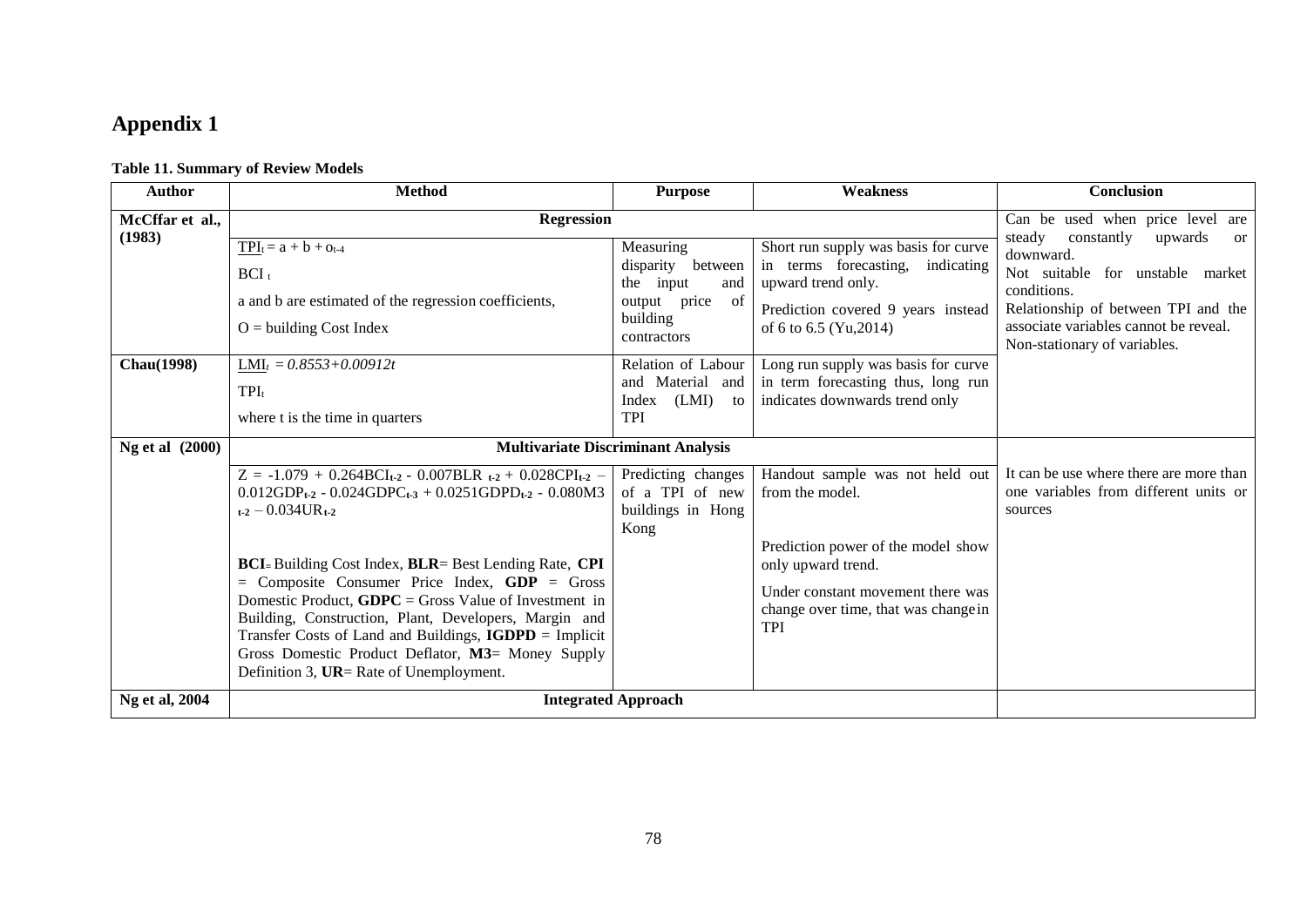| (Time series<br>and<br><b>Regression</b> ) | $F = 0.512Ra + 0.488ARIMA = period$ one forecast<br>$F = 0.647RA + 0.353ARIMA = period two forecast$<br><b>Régression Analysis</b><br>$TPI = 66.6274 + 1.6115BLRT_{t-3} + 0.4746BCI_{t-1} -$<br>$0.3117$ CPI <sub>t</sub> - 2.7375UR <sub>t</sub> + 0.0932M3 <sub>t</sub> - 0.00215HSIVA <sub>t-1</sub>                          | Forecasting TPI                                                                                                                          | No root or co-integrated test was<br>carried out.<br>Model was built on level rather than<br>the growth rate of TPI and other<br>economic indicators. | The need to introduce a variable for<br>validation was not done.<br>Differencing test was also not done to<br>bring variables to stationary (Box-<br>Jenkin, 1970). |
|--------------------------------------------|----------------------------------------------------------------------------------------------------------------------------------------------------------------------------------------------------------------------------------------------------------------------------------------------------------------------------------|------------------------------------------------------------------------------------------------------------------------------------------|-------------------------------------------------------------------------------------------------------------------------------------------------------|---------------------------------------------------------------------------------------------------------------------------------------------------------------------|
|                                            | <b>ARIMA</b><br>$TPI_{t}$ - $TPI_{t-1} = e_t + 0.7312e_{t-1} + 0.47t_{-2}$<br>$BCI$ = Building Cost Index, $BLR$ = Best Lending Rate,<br>$CPI =$ Composite Consumer Index, $M3 =$ Money Supply<br>Definition 3, $\mathbf{UR} = \mathbf{Rate}$ of Unemployment, and $\mathbf{HSIAV} =$<br>Hang Seng Index 100 days Moving Average |                                                                                                                                          | Handout sample was not held out<br>from the model.<br>Prediction power of the model show<br>only upward trend.                                        |                                                                                                                                                                     |
| <b>Taylor</b> and<br><b>Bowen</b> (1987)   | <b>TIME SERIES,</b> P <sub>t</sub> =Price index at time t, d= is difference operation, In= natural logarithm operator $dlnP_i$ = is an<br>approximation of the grow rate of the price P over the time t                                                                                                                          |                                                                                                                                          |                                                                                                                                                       |                                                                                                                                                                     |
|                                            | ARIMA (0, 1,2)<br>$P_t = 1.2864P_{t-1} - 0.3115P_{t-2} + 0.76506e_{t-1} + e_t$                                                                                                                                                                                                                                                   | <b>Tender Price Index</b><br>based on<br>information return<br>from QS firms                                                             |                                                                                                                                                       | Suitable for short term forecasting.                                                                                                                                |
| <b>Fellow</b><br>1999:1988                 | ARIMA (0, 1,2)-BCIS<br>$dP_t = 1.161 + 1.33dP_{t-1} - 0.473dP_{t-2} + e_t$<br>ARIMA $(0, 1, 1)$ : PSA<br>$dP_t = 0.673 + 0.8891dP_{t-1} + e_t$                                                                                                                                                                                   | <b>BCIS</b> : All-in<br>tender price index<br>PSA : tender price<br>index<br>Davis, Belfield and<br><b>Everest Tender</b><br>Price Index | The variables were non-stationary<br>meaning that either mean or<br>variance of the variables are not<br>constant over time.                          | Errors are forecast when the estimated<br>trend discontinues within the<br>projected timeframe.                                                                     |
|                                            | ARIMA (0, 1,3)<br>$dP_t = 1.254 + 1.4425dP_{t-1} - 0.7963dP_{t-2} + 0.2063dP_{t-3} + e_t$                                                                                                                                                                                                                                        |                                                                                                                                          |                                                                                                                                                       |                                                                                                                                                                     |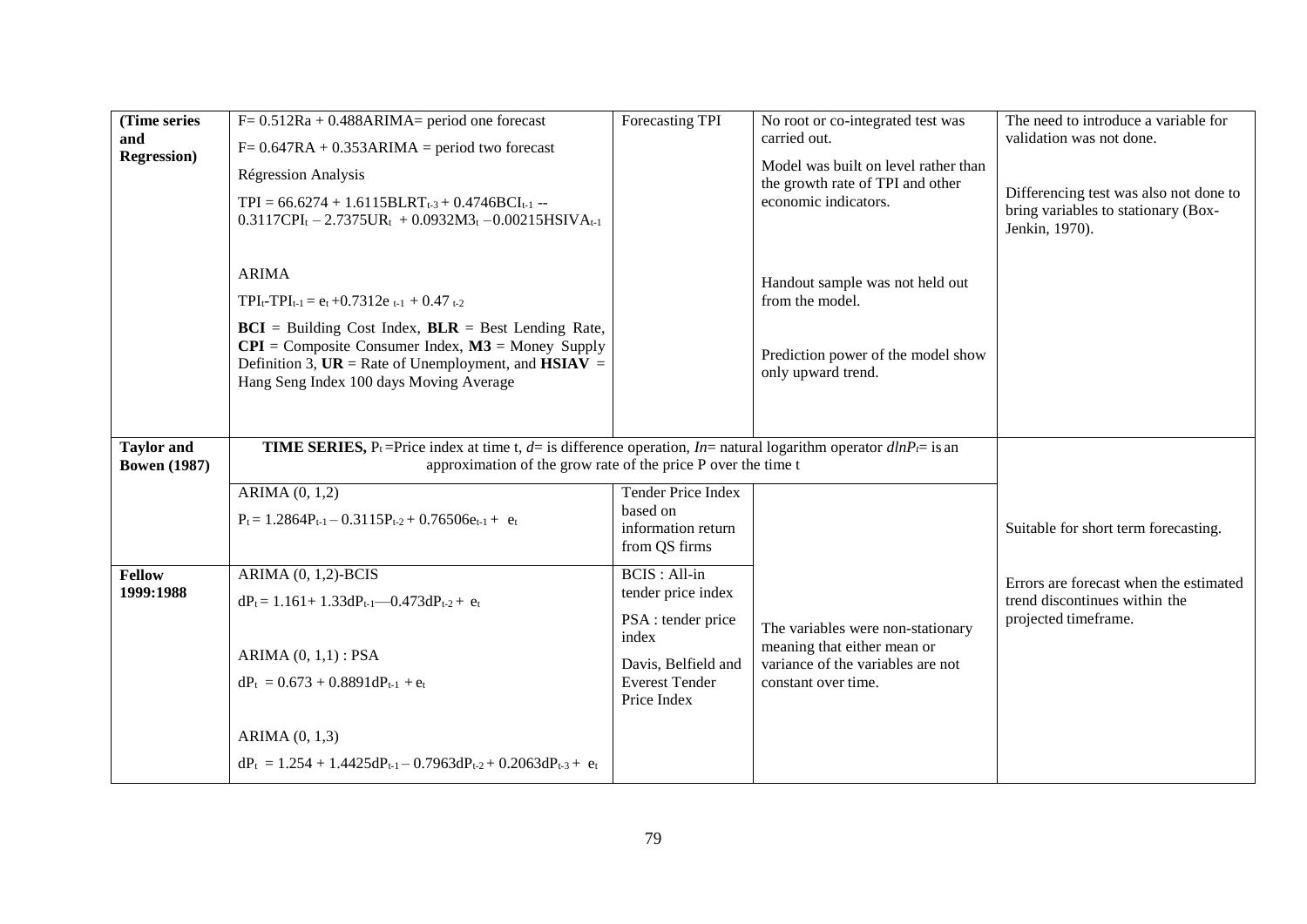| <b>Goh and Teo</b><br>1993<br>Goh and<br>Teo, 2000<br>Goh, 2005 | ARIMA (0, 1, 1)<br>$dP_t = -0.38399dP_{t-1} + e_t$<br>ARIMA $(0, 1, 1)$<br>$dP_t = -0.3864dP_{t-1} + e_t$<br>ARIMA(0, 1, 1)<br>$dP_t = -0.08251dP_{t-1} + e_t$ | Public industrial<br>buildings tender<br>price index<br>Public industrial<br>buildings tender<br>price index<br>Building and<br>Construction<br>Authority (BCA) | The indices over time display<br>upward trends indicating that at<br>least means of these indices are not<br>constant                                                                                                                               |                                                       |
|-----------------------------------------------------------------|----------------------------------------------------------------------------------------------------------------------------------------------------------------|-----------------------------------------------------------------------------------------------------------------------------------------------------------------|-----------------------------------------------------------------------------------------------------------------------------------------------------------------------------------------------------------------------------------------------------|-------------------------------------------------------|
| Wong and Ng,<br>2010                                            | <b>Vector Error Correction</b><br>$\Delta$ VOON = $0.0034 - 0.0737$ (1<br>QQQ VOOON/VOON/VOOR/VOOR<br>Φβ38400++ 0.0ρΔ00++<br>9.9448<br>                        | For predicting TPI<br>in Hong Kong first<br>quarter of 1983 and<br>first quarter of<br>2006                                                                     | The used of negative coefficient of<br>bid was not explained.<br>From the equation the higher the<br>building cost index the lower the<br>TPI. Which is not normal, but the<br>author did not explain what might<br>have cause for such occurrence. | It is use to correct the ARIMA error<br>of stationary |